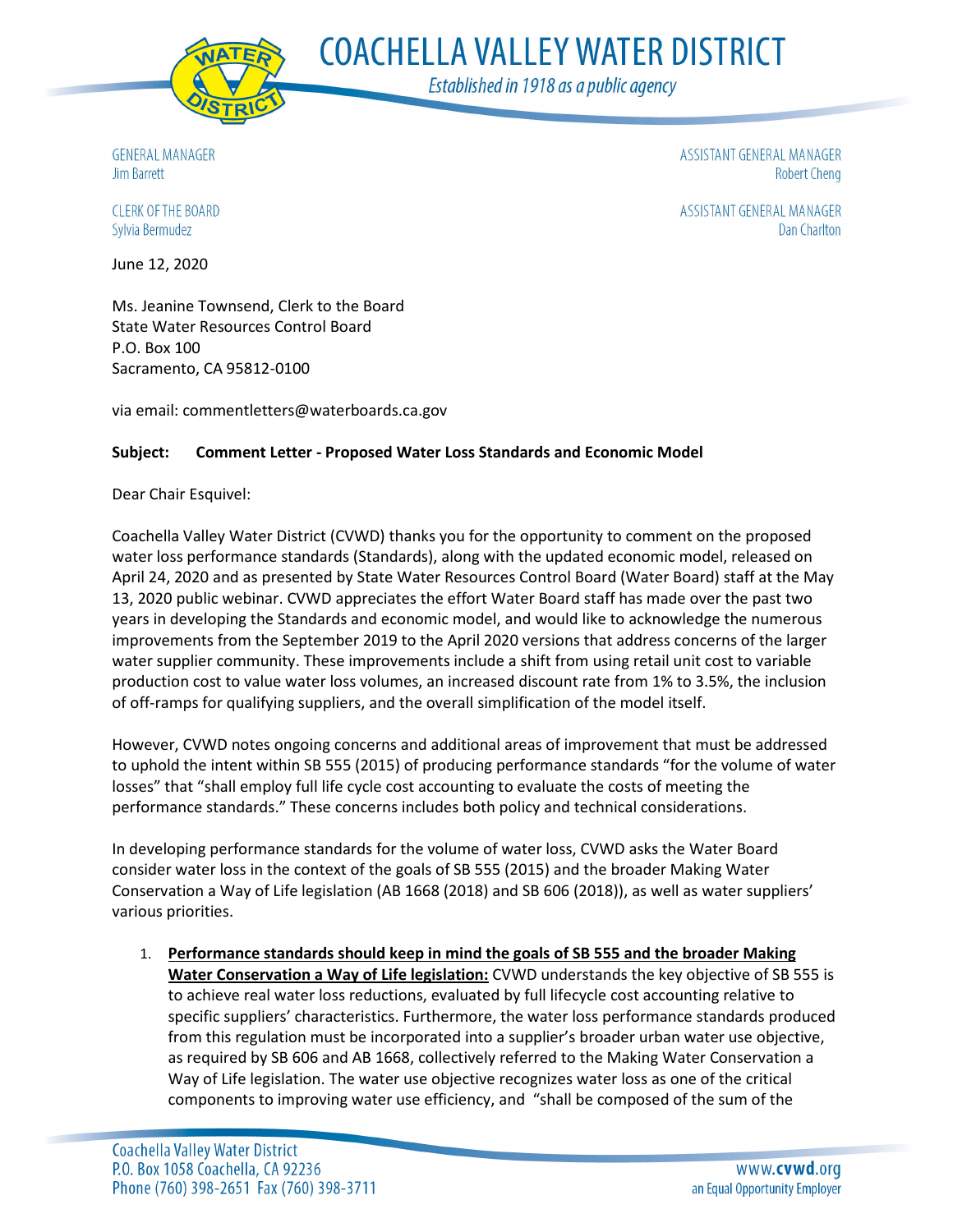following: aggregate estimated efficient indoor residential water use, aggregate estimated efficient outdoor residential water use, aggregate estimated efficient outdoor irrigation of landscape areas with dedicated irrigation meters or equivalent technology in connection with CII water use and aggregate estimated efficient water losses." (emphasis added.)

- **2. CVWD is committed to cost-effective water loss control actions.** Reducing water loss to a costeffective amount is an industry best practice and part of CVWD's ongoing water management plan.
- **3. Water loss is one priority area among many for CVWD.** CVWD engages in holistic water resource planning, which evaluates multiple benefits to prioritize projects. Meeting onerous water loss requirements may require redirecting funding from other priority areas and multibenefit projects with water quality, health, environment and reliability benefits. In meeting the requirements of SB 555, the Standards should enable suppliers to apply the appropriate level of funding and actions to reach the most cost effective and beneficial results, without obstructing investments in other critical projects.
- 4. **Water loss requirements should not compromise customer rates and affordability.** There has not been a comprehensive analysis tying water loss reduction actions to an actual reduction in real water losses as reflected in the mandatory annual water loss audit. Taking costly actions for uncertain results could increase the cost of water (via rate increases) for CVWD, which is especially concerning for disadvantaged customers. Furthermore, CVWD is expected to meet the new water use objective, while at the same time expected to keep rates affordable for all customers. In light of the COVID-19 pandemic and the real revenue losses CVWD is experiencing, the Board of Directors has voted for a budget in FY2020-21 with dramatic cuts and no rate increases. In order to achieve water loss objectives, water rates will need to be raised, to fund extensive infrastructure improvements, which is nearly impossible in an economic climate like today.

With these guiding legislative requirements and policy considerations in mind, CVWD submits the following feedback to ensure that the proposed Standards and economic model reasonably measure a supplier's economically feasible level of water loss.

Economic Model/Supplier Performance Standards

- **The economic model needs improvement in several areas.**
	- $\circ$  The 2028 standard is not feasible for CVWD to achieve. CVWD has a baseline of 43 gallons per connection per day and is expected to reduce water loss to 23 gallons per connection per day by 2028. This represents a 46% reduction to be achieved in 6 years. This is not cost effective due to the amount of infrastructure and resources needed to accomplish this task in the time that has been provided.
	- $\circ$  Terminology clarifications are needed to further define water loss technical terms used in the model to ensure agencies are populating it with as accurate and consistent information as possible across the state.
		- The term "bursts" is used to represent leaks in the model. Is this supposed to include both service line and main line leaks? The large majority of leaks at

**Coachella Valley Water District** P.O. Box 1058 Coachella, CA 92236 Phone (760) 398-2651 Fax (760) 398-3711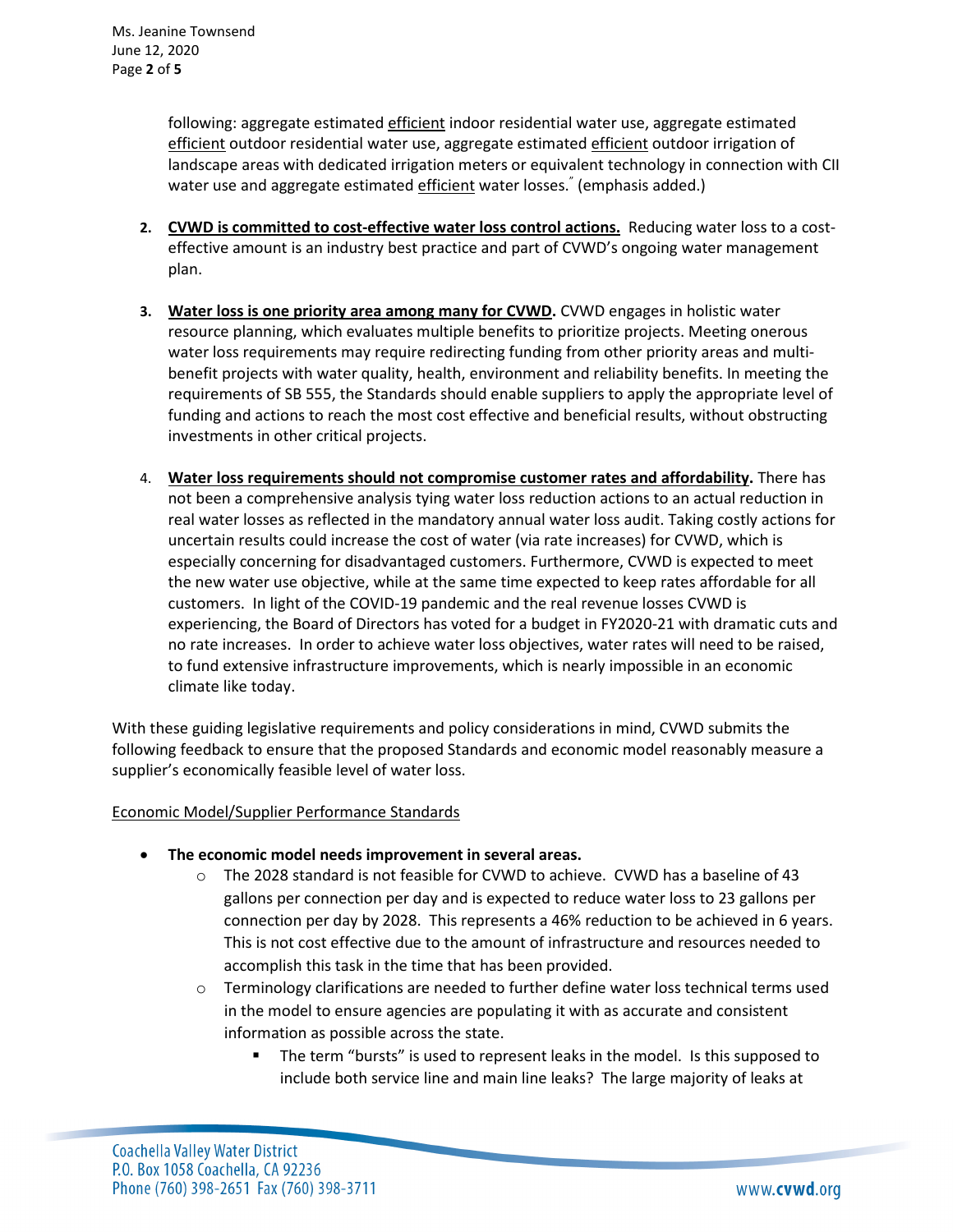CVWD (80%) are service line leaks in any given year. The model should provide a clear distinction between the two.

- The model asks for average leak repair cost per mile. Most leaks are on service lines, which makes it difficult to track leak per mile. Furthermore, many agencies, including CVWD, do not track repair costs per mile but rather average cost per leak as the preferred method to be consistent with the Water Research Foundation's Component Analysis process.
- **The economic model does not sufficiently evaluate cost effectiveness or "full life cycle cost accounting to evaluate the costs of meeting the performance standards," as required.**
	- $\circ$  In CVWD's evaluation of the model, CVWD found that the key inputs that drastically change the resulting 2028 water loss standard are primarily related to leaks, not costs to suppliers. When CVWD changed the economic related inputs in the economic model, such as surveying costs per mile and average repair costs, the resulting 2028 water loss standard does not change.
	- $\circ$  The model focuses on the reduction of leaks without clearly accounting for the investments required to reduce water losses.
- **The economic model does not weight the costs and benefits equally.** 
	- $\circ$  The model's annual increase in water rate (5.6%) is carried out over the 30-year time horizon. However, cost of leak detection and repair functions in the model do not account for equitable inflation over the same time. The 5.6% is not sustainable and for accuracy, the data point in the model should be agency specific. A normal inflator such as the Construction Cost Index (CCI) would be more representative. The economic model assumes costs to repair leaks now is relatively the same as the cost to repair in 30 years. Furthermore, even though the benefits are being projected over a 30-year period, agencies are expected to incur the costs of those benefits by 2028, which is a sixyear time period.
- **The default values in the model are neither representative nor appropriately applied to accurately represent CVWD.** 
	- $\circ$  The model uses 5.6% for annual water rate increase, based on Metropolitan Water District's wholesale cost of water. This percent cannot be customized by local agencies like other inputs in the model. Agencies' water rate increases will vary throughout the state. For example, CVWD's annual average water rate has consistently increased by less than two percent over the previous 11 years. Water rates are a local decision and this input should be customizable. Assuming a larger increase in water rate will overinflate the net benefits of reducing water loss.
	- $\circ$  The default estimated average flow rate for reported leaks is 50 gallons a minute per leak. This type of flow usually indicates a main break, not a service line leak, which is where the majority of water loss comes from. Main breaks are relatively rare for most agencies and should not be aggregated with service line leaks. For CVWD, 80% of our annual leaks are service line leaks. Default values in the model should be set to calculate the most common leak type.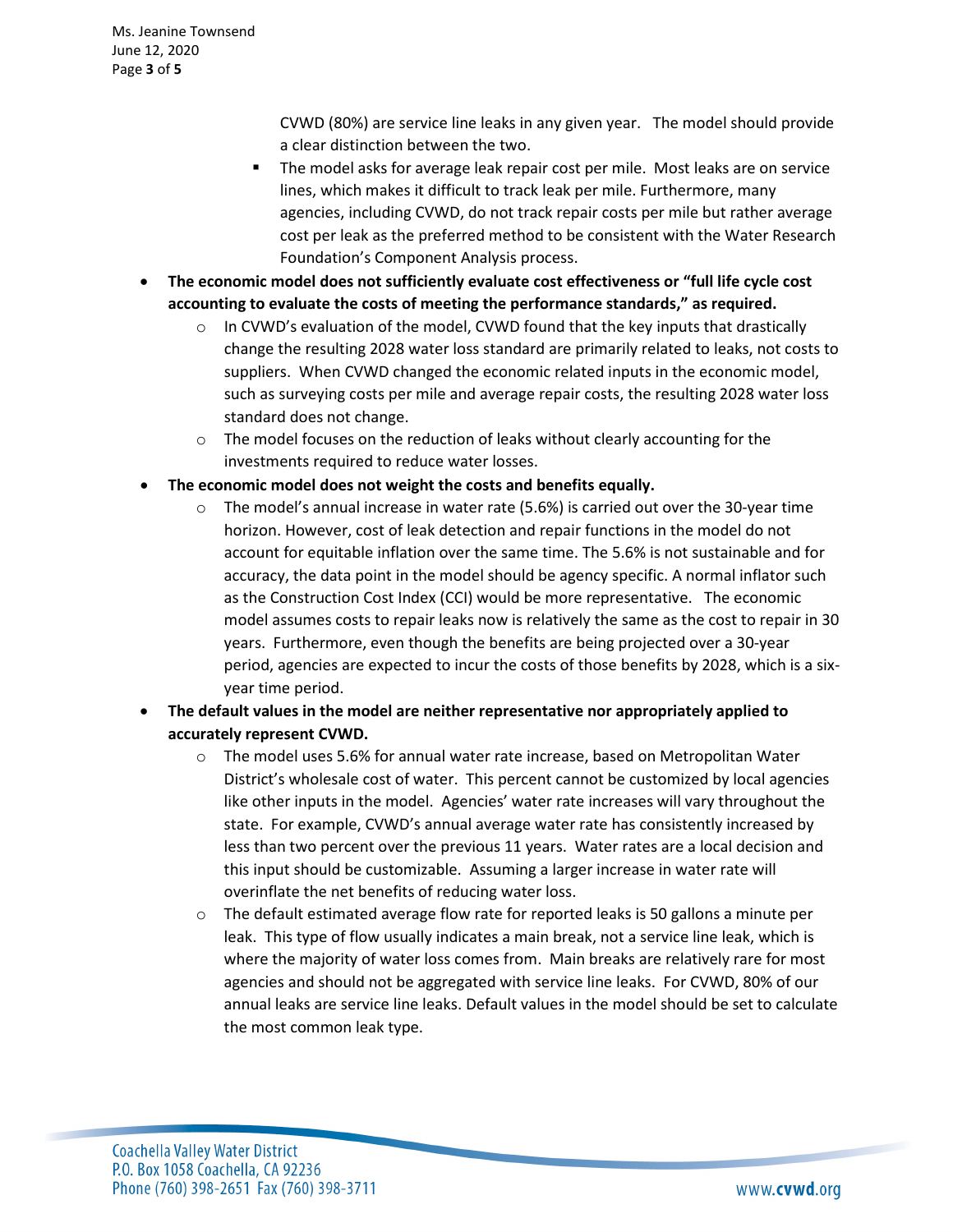Ms. Jeanine Townsend June 12, 2020 Page **4** of **5**

- **CVWD strongly recommends a third-party review of the economic model by subject matter experts in modeling, economics, and water loss.** 
	- $\circ$  Ideally, the third-party review would be completed prior to the final adoption of the Standards.

## Off-Ramps/Adjustments

- **CVWD appreciate staff's inclusion of an off-ramp provision in the proposed Standards. However, the off-ramp provision as currently proposed will not provide agencies with low real loss and high data validity scores with a viable option for compliance.**
	- $\circ$  CVWD loses an average 43 gallons per connection per day. CVWD's data validity score is 82. This means that according to the AWWA Audit Software method, CVWD is confident in its data. CVWD believes the effort in funding programs to reduce loss is incompatible with the modeled benefit, and there is no guarantee the action taken will result in an overall water savings. CVWD suggests the volumetric criteria for the off-ramp be increased to 20 gallons per service connection per day, which, for CVWD, equates to approximately 2.5% of supplied water. This is more reasonable to maintain over time considering water loss estimates can vary greatly year to year as well as system and data collection improvements and changes.
	- $\circ$  CVWD is concerned the proposed data requirements and volumetric 10 gallons per connection per day metric to qualify for the off-ramp is unattainable. If agencies cannot qualify for the off-ramp, then it is not serving its purpose. By not having a viable off ramp option, water suppliers that have been proactive with previous water loss practices may be forced to implement additional water loss interventions that are not cost effective.
- **CVWD needs additional time and frequency for adjustments.**
	- $\circ$  The current proposal only allows for adjustments to the model and 2028 water loss standards by July 2022. This does not allow agencies sufficient time to comprehensively asses their data and leak analyses for any warranted adjustments. CVWD recommends the Water Board allow suppliers until 2023 to improve existing data, which will invariably lead to improvement in water loss management.
	- $\circ$  There should also be opportunities to provide Water Board staff with additional information to update the economic model and 2028 water loss standards throughout the life of the regulation. A one-time opportunity for adjustments is not sufficient. For example, another adjustment period in 2023 would allow the Water Board staff to update the 2028 water loss standards based on improved data and still allow the water loss standard to sync with the rest of the Making Water Conservation a Way of Life legislation.
	- $\circ$  The current COVID-19 emergency could skew this year's data in terms of water use and delay/defer infrastructure and maintenance/testing projects now and in the future due to budgeting impacts and concerns. Additional time for adjustments is warranted considering this unique circumstance that could skew audit data used to establish the baseline for these standards. For example in an effort to limit customer contact CVWD stopped meter testing and the proactive meter replacement projects during the pandemic, and are only now getting back on track after being on hold for 10 weeks.